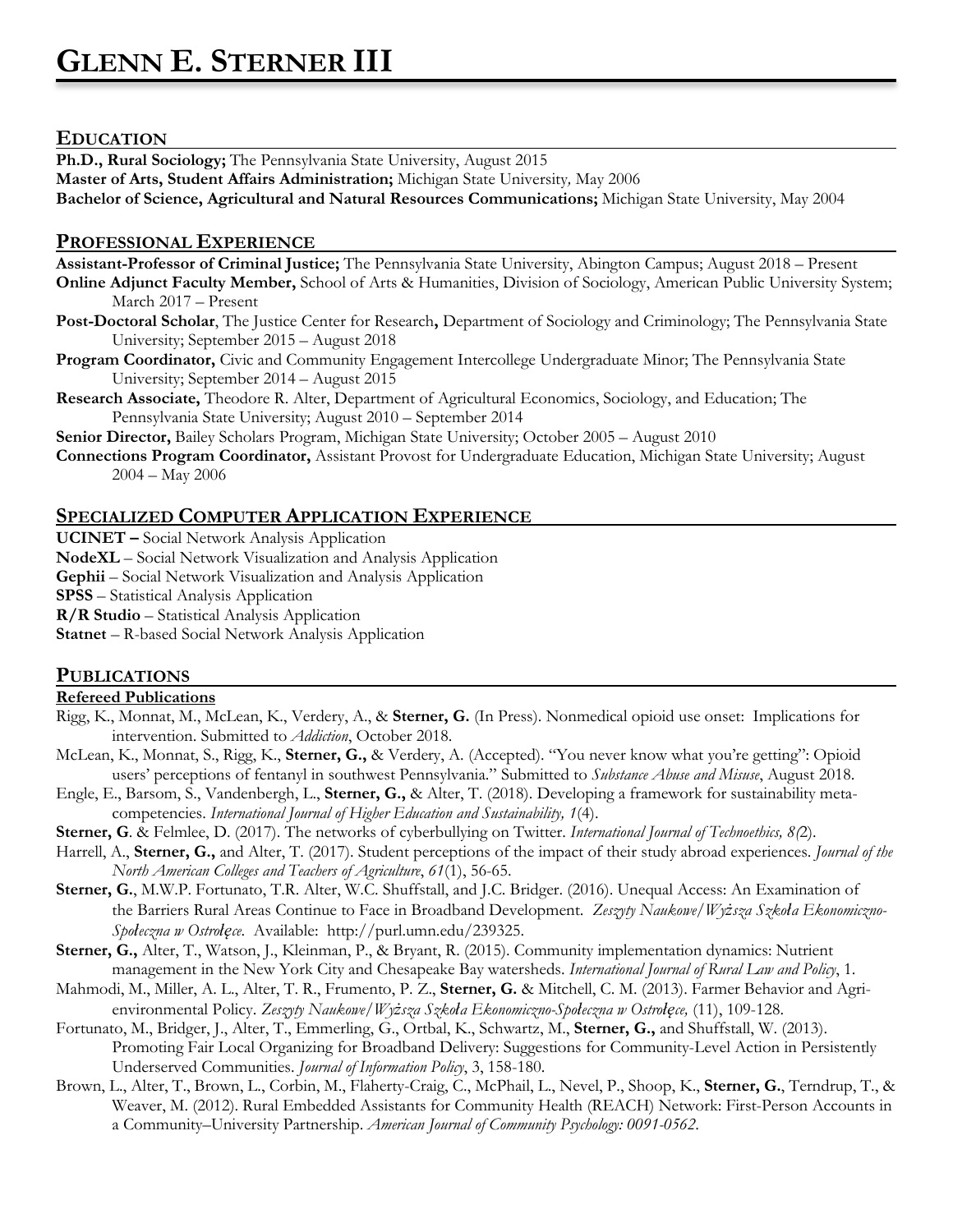### **Books & Book Chapters**

- **Sterner, G**. (Accepted). Local Tensions with Federal Policies and Programs in the US: The Case of The Main Streets Program. In M. Vittuari, M. Pagani, & J. Devlin (Eds.), *The Routledge Handbook of Comparative Rural Policy*.
- Lie, H., Meng, X., **Sterner, G.,** & Wornell, E. (2011). Social structure and change in Sogn og Fjordane: Exploring the potential for increasing population. In J. M. Bryden, K. Refgaard, K. Nordskog, S. Baardsen, K. Strom Cappelen, H. Lie, and A. Soltani (Eds.) *Comparative perspectives on rural development and policy challenges in Sogn og Fjordane*, pp. 17-30. Oslo, Norway: Norwegian Agricultural Economics Research Institute (NILF).

### **Invited Articles, Editorials, White Papers, & Special Reports**

- **Sterner, G**., Broderick, A., Miller, T., Richard, M. (In Press). Who Will Help Us? Preparing Students to Address the Opioid Epidemic. Submitted to *Journal of Change*, Independence Blue Cross Foundation, October 2018.
- **Sterner, G.** (2018). Fighting the stigma of addiction through personal stories of the opioid epidemic. *In Focus*, Blog of the Independence Blue Cross Foundation. Available: http://infocus.ibxfoundation.org/fighting-the-stigma-of-addictionpersonal-stories/
- **Sterner, G**. (2018). Seeing past stigma: 4 ways to confront bias towards opioid addiction. *Journal of Change*, Independence Blue Cross Foundation.
- **Sterner, G.** (2018). **Who Benefits? A Shift in Engagement From Public Good To Institutional Advancement.** *Future U Blog*, Available: https://futureu.education/society/perspectives-who-benefits-a-shift-in-engagement-from-publicgood-to-institutional-advancement/.
- Sterner, G. (2017). *Will we be ready for the next "opioid crisis"?* Department of Justice, Office of Justice Programs Diagnostic Center Blog. Available: http://tinyurl.com/y8zguhca.
- Fishbein, D., Vanyukov, D. & **Sterner, G**. (2017). *National leadership needed to fight the opioid crisis.* National Prevention Science Coalition White Paper.
- Fishbein, D. & **Sterner, G**. (2017). *National leadership needed to fight the opioid crisis.* The Hill. Available: http://thehill.com/blogs/pundits-blog/healthcare/345932-national-leadership-needed-to-fight-the-opioid-crisis.
- **Sterner, G**. Website: http://www.shareyouropioidstory.com
- **Sterner, G**. (2017). *Pennsylvania campus compact survey: Summary of 2016*. Pennsylvania Campus Compact.
- Alter, T., **Sterner, G**., Engle, E., Miller, M., Gurklis, A., Frumento, P., Barsom, S., Calore, G., & Goldberg, D. (2016). Achieving the Promise of Sustainability Though Civic Engagement and Public Scholarship. In T. Alter, S. Barsom, G. Calore, E. Engle, D. Goldberg, & G. Sterner (eds.), *Public Scholarship, Sustainability, Community Engagement Colloquium Proceedings*. Available Online: http://sites.psu.edu/publicscholarshipcolloquium/files/2016/12/Colloquium-Paper\_FINAL\_12.15.16-1-265ux33.pdf.
- Alter, T., Barsom, S., Calore, G., Engle, E., Goldberg, D., & **Sterner, G**. (eds.). (2016). *Public Scholarship, Sustainability, Community Engagement Colloquium Proceedings.* Available Online: http://sites.psu.edu/publicscholarshipcolloquium/.
- **Sterner, G.** (2016). *Member Impact Stories Report*. Pennsylvania Campus Compact.
- **Sterner, G.** (2016). *Summary of 2015 Campus Compact Survey Data.* Pennsylvania Campus Compact.
- **Sterner, G**. (2015). *An examination of community organizing processes to assess the potential for increasing innovation in practice* (Doctoral Dissertation)
- Fortunato, M., Alter, T., **Sterner, G.,** McPhail, L., & Schwartz, M. (2013) *Imperative Opportunity: The Risks and Rewards of Independent Local Broadband Development*.
- Bridger, J., Alter, T., Frumento, P., & **Sterner, G**. (2010). *Johnsonburg community report*. Social Capital and Rural Economic Development Project, USDA National Research Initiative program.
- Bridger, J., Alter, T., Frumento, P., & **Sterner, G**. (2010). *Mansfield community report*. Social Capital and Rural Economic Development Project, USDA National Research Initiative program.
- Bridger, J., Alter, T., Frumento, P., & **Sterner, G**. (2010). *Ridgway community report*. Social Capital and Rural Economic Development Project, USDA National Research Initiative program.
- Bridger, J., Alter, T., Frumento, P., & **Sterner, G**. (2010). *Shenandoah community report*. Social Capital and Rural Economic Development Project, USDA National Research Initiative program.
- Bridger, J., Alter, T., Frumento, P., & **Sterner, G**. (2010). *Tamaqua community report*. Social Capital and Rural Economic Development Project, USDA National Research Initiative program.
- Bridger, J., Alter, T., Frumento, P., & **Sterner, G**. (2010). *Wellsboro community report*. Social Capital and Rural Economic Development Project, USDA National Research Initiative program.
- Robinson, C. & **Sterner, G**. (2008). Experiential learning as faculty development: Alternative space for transformation.
- Robinson, C., **Sterner, G**., & Johnson, T. (2006). Don't build it and they will come: Creating space for wholeness, meaning, and purpose in higher education. *Journal of College & Character 7(6)*, available:
	- http://collegevalues.org/pdfs/don't%20build.pdf.
- **Sterner, G**. (2006). Practical preparation. *Michigan College Personnel Association News,* Winter 2006.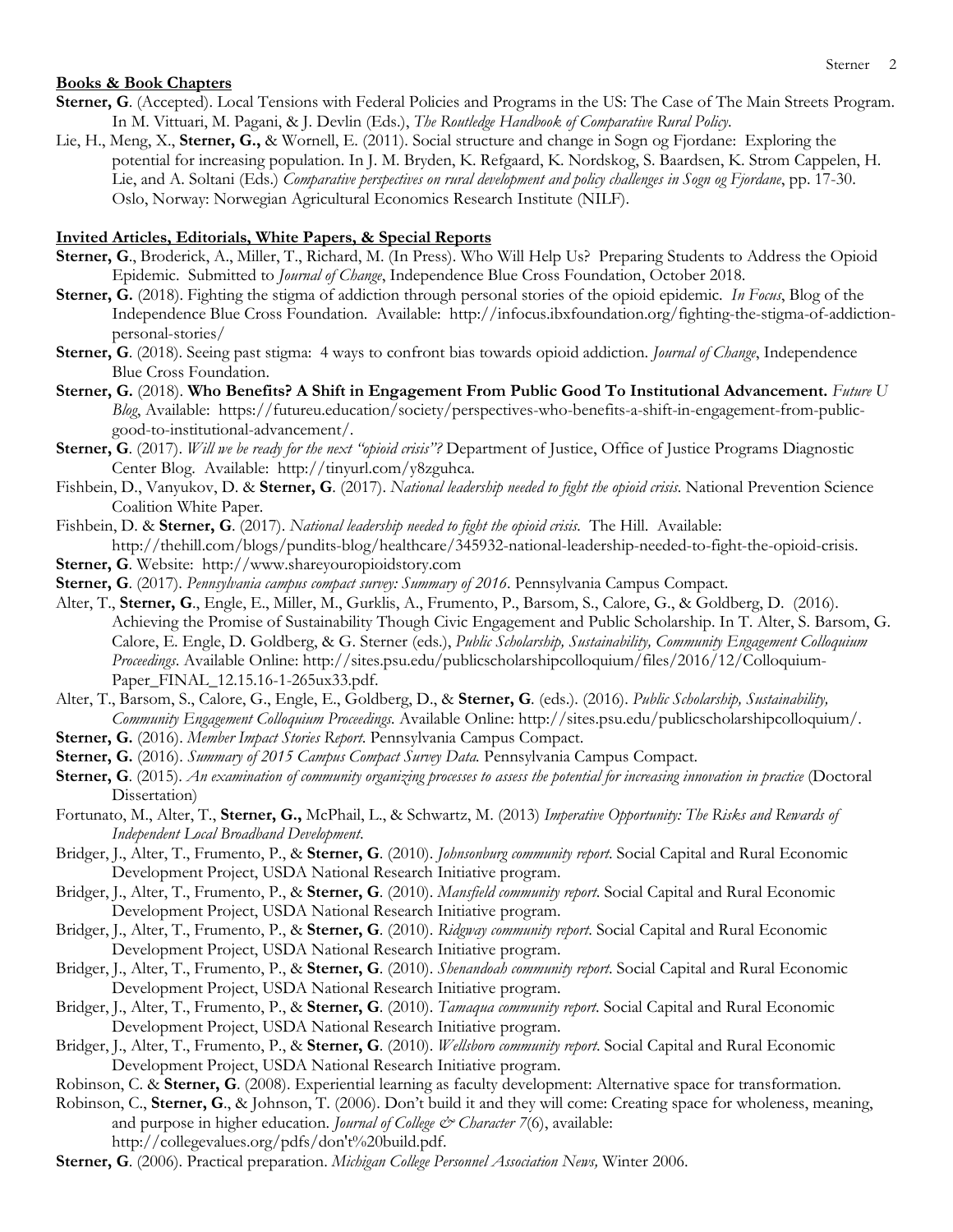Robinson, C., Doberneck, D., Kenney, P., Fear, F., & **Sterner, G**. (2005). *Through the looking glass: Our transformative experiences in wonderland.* Transformative Learning Conference Proceedings, October 2006.

## **Book Reviews**

**Sterner, G.** (2018). Book Review: Southern Insurgency: The Coming of The Global Working Class by Immanuel Ness. *Rural Sociology*, *83*(1), 211-214.

**Sterner, G**. (2015). Book Review: Experiencing Service-Learning by R. F. Kronick, R. B. Cunningham, and M. Gourley. *Journal of Higher Education Outreach and Engagement*, 19(2), 211-214.

**Sterner, G.** (2013). Book Review: The Short Guide to Community Development by A. Gilchrist and M. Taylor. *Journal of Higher Education Outreach and Engagement, 17*(4), 301-303.

# **GRANTS**

Total Extramural Funding: \$3,740,744 (\$3,739,274 active) Total Intramural Funding: \$685,524 (\$115,684 active) Total Pending Funding: \$250,000 Total Funding: \$4,426,268 (\$3,854,958 active)

## **Active**

**PI: Glenn Sterner Amount: \$682,687**; Funder: Department of Justice/Bureau of Justice Assistance Title: Pennsylvania State Police TRIAD Program (2018-2022)

**PI: Glenn Sterner Amount: \$990,002**; Funder: National Institute of Justice

Title: Identifying and Informing Strategies for Disrupting Drug Distribution Networks: An Application to Opiate Flows in Pennsylvania (2017-2019); Team: Verdery, A., Monnat, S., Forster, P, Yabiku, S., & Zajac, G.

PI: Andrew Hochstetler **Amount: \$725,018 (Subaward to Glenn Sterner: \$220,178**); Funder: National Institute of Justice Title: Building Drug Intelligence Networks to Combat the Opioid Crisis in Rural Communities: A Collaborative Intelligence-led Policing Strategy (2019-2022); Team: Peters, D., Bouffard, J., Burgason, K., **Sterner, G.,** Monnat, S.

PI: Janet Welsh **Amount: \$1,099,925**; Funder: Substance Abuse and Mental Health Services Admin. (SAMHSA) Title: Growing Evidence Based Prevention in Pennsylvania to Address Opioid Misuse (2018-2020); Team: Perkins, D., Chilenski, S., Tomascik, M., Kreager, D., **Sterner, G.,** Gilbert., K.

**PI: Glenn Sterner Amount: \$129,919;** Funder: Pennsylvania Department of Drug and Alcohol Programs Title: Sharing Stories of the Opioid Crisis (2018-2019)

**PI: Glenn Sterner Amount: \$111,723;** Funder: Independence Blue Cross Foundation; Title: Telling the Stories of the Opioid Epidemic in the Philadelphia Region (2017-2018)

PI: Glenn Sterner **Amount: \$20,000;** Funder PSU Social Science Research Institute Title: Linking accidental overdoses to medical professionals and pharmacies: A population-based social network analysis (2018-2019). Team: Gur, O. & Ozden, S.

PI: Janet Welsh **Amount: \$19,007;** Funder: PSU Social Science Research Institute Title: PROSPER PLUS: Combining Effective Prevention Education with Supply Side Interventions to Reduce Opioid Misuse (2018-2019). Team: Crowley, M., Perkins, D., Kreager, D., & **Sterner, G.**

PI: Qiushi Chen **Amount: 18,691**; Funder: PSU Social Science Research Institute Title: Predict spatial-temporal patterns of opioid use with criminal and overdose data in Pennsylvania (2018-2019). Team: Tucker, C., **Sterner, G.,** Segal, J., Chang, J.

PI: Zhen Lei **Amount: \$20,000**; Funder: PSU Social Science Research Institute Title: An Innovative Approach to Tackle the Opioid Epidemic: Utilizing Twitter Data and Integrating Big Data Analytics and Spatial and Social Network Analyses (2018-2019). Team: Guangqing, C., Chuang, C., **Sterner, G.,** Verdery, A., Yin, J.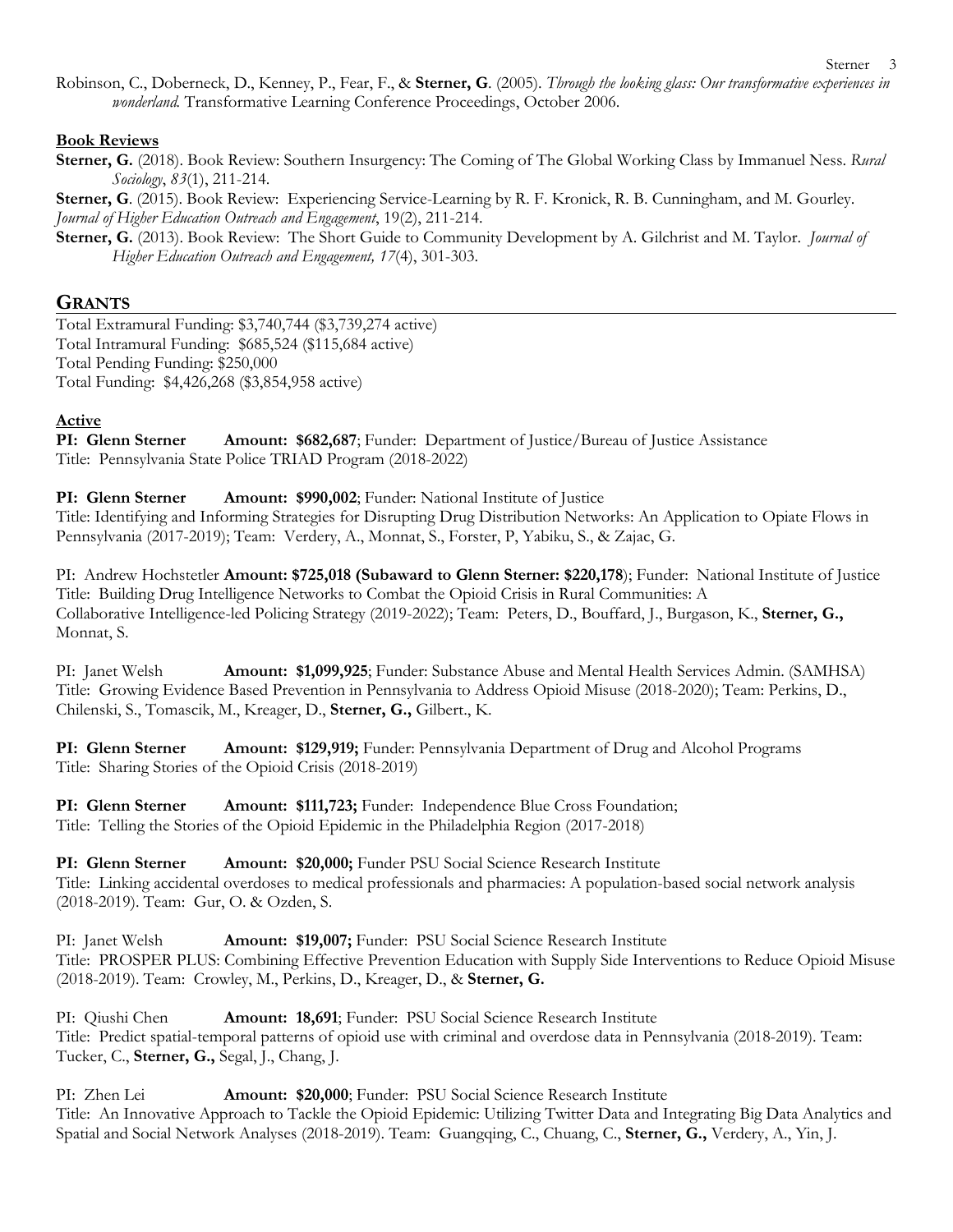## **PI: Glenn Sterner Amount: \$1,000;** Funder: PSU Abington

Title: Abington College Undergraduate Research Activities (2018-2019)

PIs: Oren Gur **Amount: \$7,500**; Funder: Criminal Justice Research Center Title: Linking accidental overdoses to medical professionals and pharmacies: A population-based social network analysis (2018-2019); Team: **Sterner, G.** & Ozden, S.

PI: Ashton Verdery **Amount: \$30,486**; Funder: PSU Social Science Research Institute, Criminal Justice Research Center Title: Understanding Individual and Social Network Characteristics of Young Adult Opiate Users in Rural Pennsylvania (2016-2018); Team: Monnat, S., **Sterner, G**., Rigg, K., McLean, K., Hunt, D., Feinber, M., Turrisi, R.

## **Pending**

PI: Stephanie Lanza **Amount: \$250,000;** Funder: Penn State University Strategic Plan Fund. Title: Penn State Cohort Study: A University Resource to Promote High-Impact Research, Student Engagement, and Health (2019-2020); Team: Fosco, G., Cleveland, H., Grigson, S., Hall, M., Crowley, M., Huston, T., Brazier, R., McDougall, C., **Sterner, G.,** Whitney, J.

## **Awarded, Complete**

PI: Glenn Sterner **Amount: \$30,000;** Funder: College of Liberal Arts Title: Pilot: Identifying and Informing Strategies for Disrupting Drug Distribution Networks: An Application of Community Policing to Opiate Flows in Pennsylvania (2016); Team: Verdery, A., Monnat, S., Forster, P., & Yabiku, S., Zajac, G.

**PI: Glenn Sterner Amount: \$5,000**; Funder: Penn State Center Philadelphia Title: Public Scholarship Consortium (2016)

PI: Ted Alter **Amount: \$2,500**; Funder: PSU Department of Agricultural Economics, Sociology, and Education Titel: Public Scholarship Consortium (2016); Team: **Sterner, G.**

**PI: Glenn Sterner Amount: \$5,000;** Funder: Penn State Justice Center for Research Title: Public Scholarship Consortium (2016); Team: Alter, T.

**PI: Glenn Sterner Amount: \$1,500;** Funder: Pennsylvania Campus Compact Title: Public Scholarship Consortium (2016); Team: Alter, T., Byrnes, J., Calore, G., & Goldberg, D.; funded.

PI: Sheridan Miyamoto **Amount: \$5,000**; Funder: Penn State Social Science Research Institute Title: Prevention of Commercial Sexual Exploitation ("Trafficking") of Children in a Child Welfare Population (2016); Miyamoto, S., Forster, P., Pinto, C., Du, P., **Sterner, G**., & Purvis, D.; funded.

PI: Diane Felmlee **Amount: \$10,000**; Funder: Penn State Justice Center for Research Title: Analysis of victims of Twitter Cyberbullying on University Campuses (2015); Team: **Sterner, G.**

PI: Ted Alter **Amount: \$54,340**; Funder: Penn State Outreach Title: Outreach Fellowship (2015); Team: **Sterner, G.**

PI: Ted Alter **Amount: \$425,000**; Funder: Sustainability Institute and Office of Undergraduate Education Title: Civic and Community Engagement Minor Reorganization (2013-2016); Team: **Sterner, G.**

**PI: Glenn Sterner Amount: \$15,000**; Funder: MSU College of Agriculture and Natural Resources, Associate Provost for Undergraduate Education, & School of Planning Design and Construction Title: Integrative Learning Study (2008) Team: Lang, S., Crawford, P., & Machemer, P.

**PI: Glenn Sterner Amount: \$16,000**; Funder: MSU College of Agriculture and Natural Resources Title: Instructional Assistance (2008)

**PI: Glenn Sterner Amount: \$1,000**; Funder: College of Agriculture and Natural Resources Titl: Semester Celebration (2008)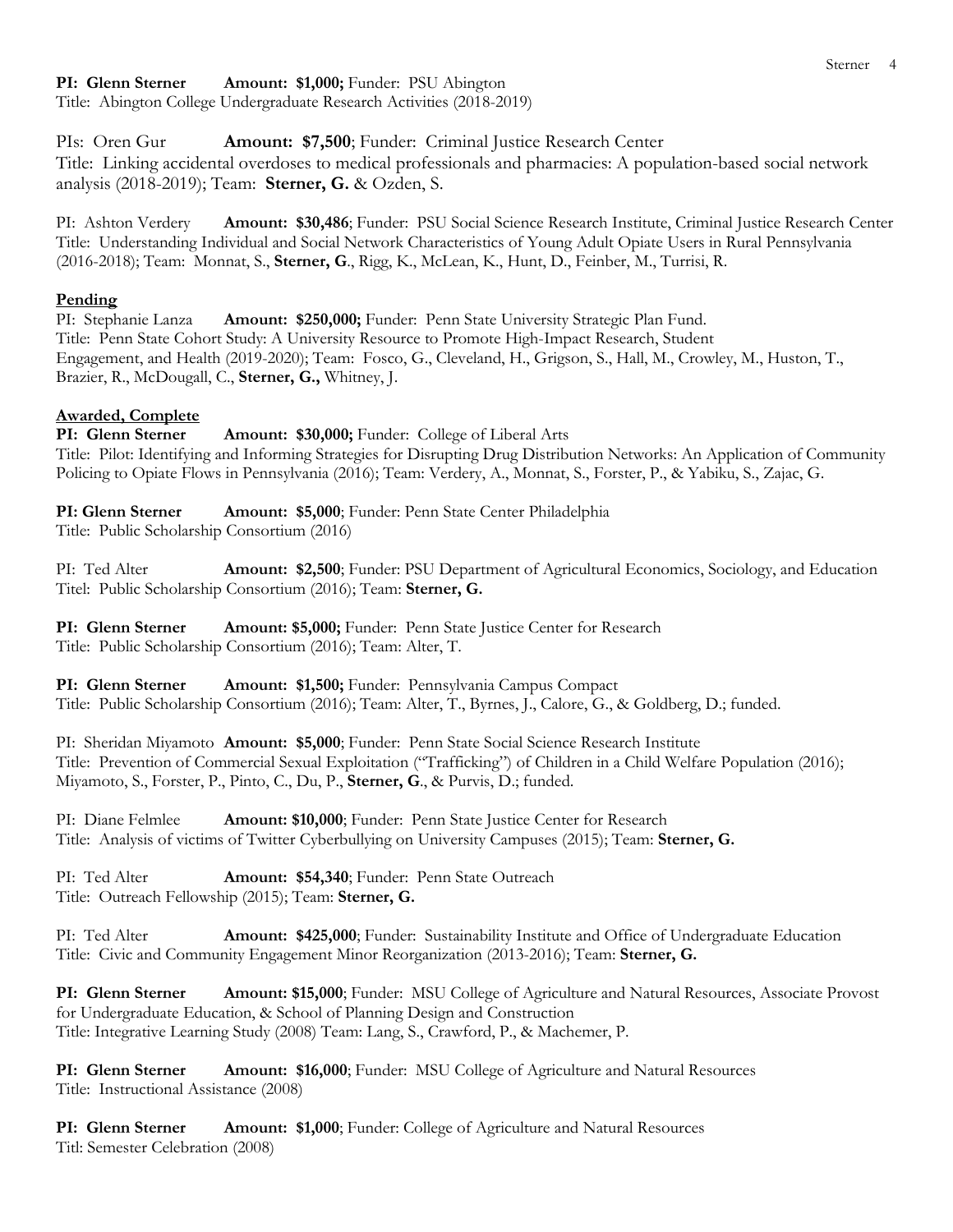### **PRESENTATIONS**

#### **Conference Presentations**

- **Sterner, G.,** Monnat, S., Verdery, A., McLean, K., Rigg, K. (2018). **Exploring the networks of opioid users to develop opportunities for intervention.** Penn State Addiction Symposium, Hershey, PA.
- **Sterner, G.,** Monnat, S., Verdery, A., McLean, K., & Rigg, K. (2018). **Access to opioids: An exploration of user networks for innovative interdiction methods.** American Society of Criminology, Atlanta, GA.
- Arsenault, E., & **Sterner, G.** (2018). **Telling the stories of the opioid epidemic in the Philadelphia region: A collaboration between Penn State University, The Independence Blue Cross Foundation, and Pennsylvania Department of Drug and Alcohol Programs.** American Society of Criminology, Atlanta, GA.
- Engle, E., Barsom, S., Vandenberg, L., **Sterner, G**., & Alter, T. (2018) **A framework for sustainability meta-competencies for your campus.** Association for the Advancement of Sustainability in Higher Education, Pittsburg, PA.
- **Sterner, G.,** Monnat, S., Verdery, A., Mclean, K., Rigg, K. (2018) **Networks of opioid users: An exploration for innovative interventions to reduce overdose rates.** International Network of Social Network Analysts, Amsterdam, Netherlands
- **Sterner, G.,** Monnat, S., Verdery, A., Mclean, K., & Rigg, K (2018). **Networks of opioid users: An exploration for innovative interdiction methods.** Stockholm Criminology Symposium, Stockholm, Sweden.
- **Sterner, G.** (2017). **Networks of influence: Exploring criminal justice campaign finance in a Pennsylvania county.** International Network of Social Network Analysts Annual Meeting, Beijing, China.
- **Sterner, G.** (2017). **Corrective Connections: Exploring Network Based Approaches to Alleviating the Opioid Epidemic.** Third Annual Penn State Addiction Symposium, Hershey, PA.
- **Sterner, G.** & Felmlee, D. (2016). **The Social Networks of Cyberbullying on Twitter.** International Network of Social Network Analysis, Huntington Beach, CA.
- Engle, E., Barsom, S., Vandenbergh, L., **Sterner, G**., & Alter, T. (2016). **What About Creativity and Imagination? An Exploration of Sustainability Meta-Competencies at Penn State University**. Association for Environmental Studies and Sciences, Washington, DC.
- Engle, E., Barsom, S., Vandenberg, L., **Sterner, G**., & Alter, T. (2015). **Student and Community Transformation: Addressing Civic Responsibility, Sustainability and Values through Engaged Scholarship.** Association for the Advancement of Sustainability in Higher Education, Philadelphia, PA.
- **Sterner, G.** & Alter, T. (2015). **Bringing it all together: Examining the role of capstone courses in cross-disciplinary academic programs.** North American Colleges and Teachers of Agriculture, Atlanta, GA.
- **Sterner, G.** (2012). **Bridging the Digital Divide: A Study of Rural Broadband Delivery Models.** National Association of Community Development Extension Professionals
- **Sterner, G.** (2012). **A Study of Local Broadband Delivery Strategies for Bridging the Digital Divide**. Rural Sociological Society.
- **Sterner, G.** (2012). **Unequal Access: An Examination of the Barriers Rural Areas Continue to Face in Broadband Development.** Rural Sociological Society.
- **Sterner, G.** (2012). **Local Processes for Independent Broadband Development.** Community Development Society.
- **Sterner, G.** (2012). **Promoting Fair Local Organizing for Broadband Delivery: Suggestions for Community-Level Action in Persistently Underserved Communities.** Telecommunications Policy Research Conference
- **Sterner, G.** & Alter, T. (2011). **Enabling Rural Innovation.** Rural Sociological Society,
- **Sterner, G.** (2008). **Learning at the Core: Transforming our Practice into a Learning Paradigm.** National Association of Student Personnel
- **Sterner, G.** (2006). **Alternative Residential Learning Communities Dialogue: Practicality, Function, and Best Practices.** American College Personnel Association
- Robinson, C., **Sterner, G.,** & Johnston, T. (2006). **Don't Build It and They Will Come: Creating Space For Wholeness, Meaning, and Purpose in Higher Education.** Institute for College Student Values
- Johnston, M. & **Sterner, G.** (2006). **Self Authorship: Bridging Theory to Advising Practice.** Michigan Academic Advisors Association.
- **Sterner, G.** (2005). **Put Your Money Where Your Mouth is: Backing up Our Claims.** Michigan College Personnel Association.
- **Sterner, G.** (2005). **From Volunteer to Enthusiastic Accelerator: Making Community Engagement with Off-Campus Partners Meaningful.** Michigan College Personnel Association
- **Sterner, G.** (2005). **Emergence Through Technology: Sharing Resources with the Helping Hand of Technology.** Michigan College Personnel Association
- **Sterner, G.** (2005). **Supporting the Learning Journey: Assessment of Students and Faculty Needs in an Emergent Learning Community.** Midwest Research to Practice Conference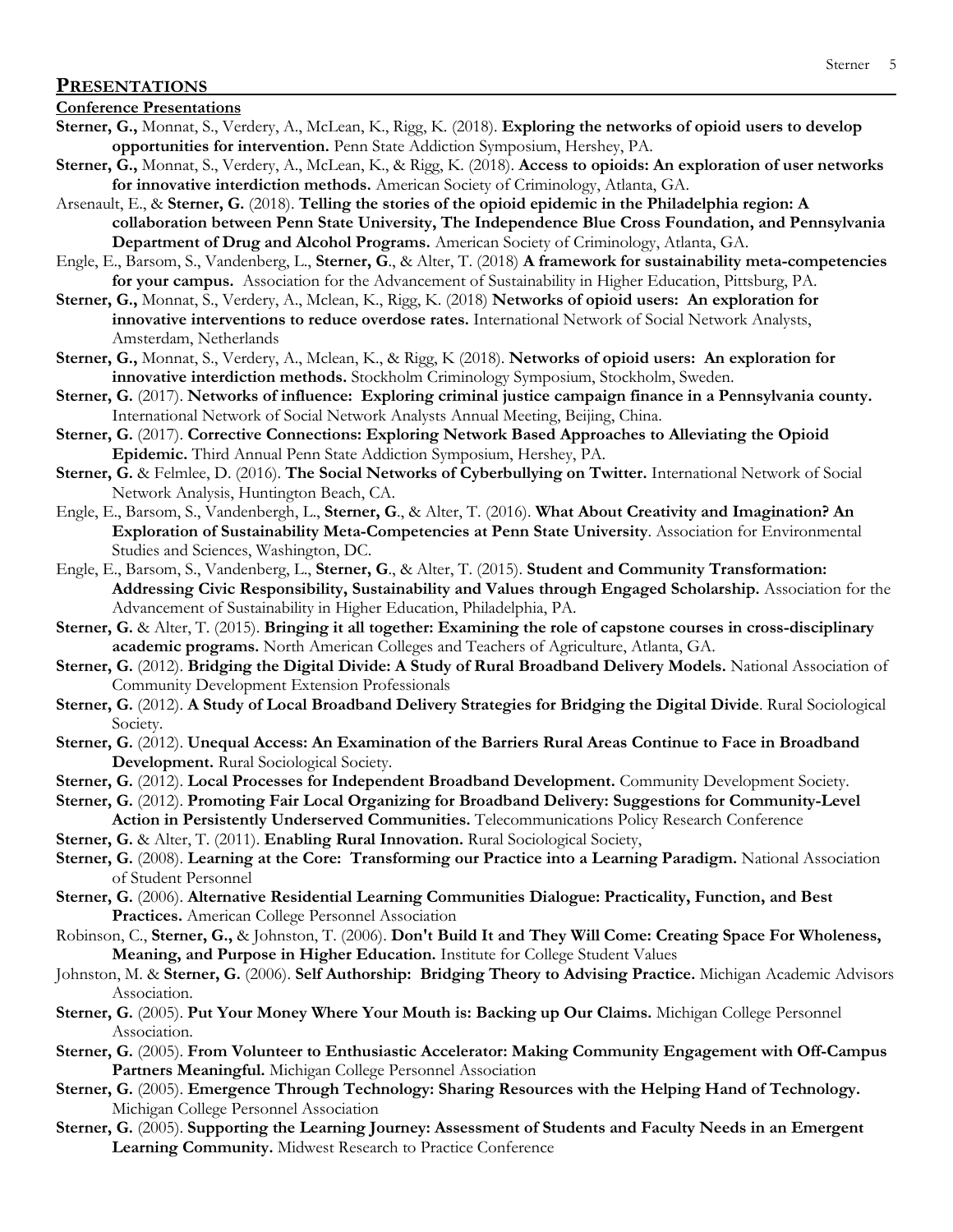Robinson, C., Doberneck, D., Kenney, P., Fear, F., & **Sterner, G**. (2005). **Through the Looking Glass: Our Transformative Experiences in Wonderland.** Engaged Learning Conference, September 2005

**Sterner, G.** (2005). **Ethos and Inspiration: Learning Reconsideration in Action;** Michigan College Personnel Association **Invited Presentations, Talks, Lectures, and Panel Presentations**

- **Sterner, G.** (2018). **An overview of the opioid epidemic.** Penn State Extension Working Group on the opioid epidemic, State College, PA.
- **Sterner, G.** (2018). **Effects of Opioid Use.** Philadelphia and Richmond Federal Reserve Conference on Reinventing our Communities, Investing in Opportunity, Baltimore, MD.
- **Sterner, G.** (2018). **Guest Lecture: Disrupting drug networks: Using network methodologies to address the opioid epidemic.** State College, PA.
- **Sterner, G.** (2018). **Breaking the stigma of opioid use disorder: Sharing stories to spread hope**. Centre County HOPE, Bellefonte, Pa.
- **Sterner, G.** (2018). **Addressing stigma through stories.** Penn State Abington Symposium on the Opioid Crisis, Abington, PA.
- **Sterner, G.** (2018). **Who Benefits? A Shift in Engagement from Public Good to Institutional Advancement.** Future U, East Lansing, MI.
- **Sterner, G**. (2017). **A Comprehensive Criminological Research Agenda to Address the Opioid Crisis.** Schlow Library Research Unplugged Series, State College, PA.
- **Sterner, G**. (2017). **A Comprehensive Criminological Research Agenda to Address the Opioid Crisis.** Penn State Opioid Summit, State College, PA.
- **Sterner, G**. (2017). **Identifying and Informing Strategies for Disrupting Drug Distribution Networks: An Application to Opiate Flows in Pennsylvania.** Criminal Justice Research Center, State College, PA.
- **Sterner, G.** (2017). **Guest Lecture: Criminal justice responses to the opioid epidemic.** Penn State University, State College, PA.
- **Sterner, G.** (2017). **The Opioid Crisis as a Vehicle for Academic and Law Enforcement Partnership.** Public Scholarship Consortium, Philadelphia, PA.
- **Sterner, G.** (2017). **The Opioid Crisis in Pennsylvania: How the Federal Reserve Can Help.** Philadelphia Federal Reserve Bank, Philadelphia, PA.
- Sterner, G. (2017) Guest Lecture: **Understanding the Importance of Local Knowledge;** Pennsylvania State University, State College, PA
- Sterner, G. (2017). **Using Social Networks to Address the Opioid Epidemic**. Innovation Café: Innovations to Address Opiate Addiction; Penn State Harrisburg, Penn State Health, Penn State College of Medicine, Hershey, PA.
- Sterner, G. (2017). **Expert Panelist.** Penn State Abington Opioid Task Force Student Presentations, Abington, PA.
- **Sterner, G.** (2016). **Network of Influence: Exploring Criminal Justice Campaign Finance in Montgomery County, PA** Penn State Criminology Forum, State College, PA.
- Monnat, S., **Sterner, G.,** & Verdery, A. (2016). B**rainstorming Discussion of Methods for Sampling Rural Opiate Users.** Penn State Mini-Conference on Social Networks, Infectious Disease, and Hidden Populations, State College, PA.
- Sharlte, K., Stumm, T., Felmlee, D., & **Sterner, G**. (2016). **The Social Networks of Gender Related Cyberbullying on Twitter;** Poster Presentation: Penn State Undergraduate Research Forum, State College, PA.
- Stumm, T., Shartle, K., **Sterner, G.,** & Felmlee, D (2016). **The Social Networks of Racially Specific Cyberbullying on Twitter**. Poster presentation: Penn State Undergraduate Research Forum, State College, PA
- Rodis, P., Felmlee, D., and Sterner, G. (2016). **Asian Cyberbullying on Twitter Networks.** Poster presentation: Penn State Graduate Research Exhibition, State College, PA.
- Alter, T., **Sterner, G**., Engle, E., Miller, M., Gurklis, A., Frumento, P., Barsom, S., Calore, G., & Goldberg, D. (2016). Achieving the Promise of Sustainability Though Civic Engagement and Public Scholarship. Public Scholarship, Sustainability, Community Engagement Colloquium, Philadelphia, PA.
- **Sterner, G.** & Alter, T. (2014). **Curricular Approaches to Civic and Community Engagement and Sustainability Leadership.** Penn State Engaged Learning Symposium, State College, PA.
- **Sterner, G. (2016). Guest Lecture: The Utility of Visualization in Social Network Analysis.** The Pennsylvania State University, State College, PA.
- Sterner, G. (2016). Guest Lecture: Social Network Analysis: An Overview. The Pennsylvania State University, State College, PA.
- **Sterner, G.** (2014). **Igniting Innovation Symposium.** Michigan State University, East Lansing, MI
- **Sterner, G. (2011). Career Pathways in Community Development Oriented Disciplines**. Community, Environment, and Development Undergraduate Program, The Pennsylvania State University, State College, PA.
- **Sterner, G.** (2009). **Guest Lecture: Community & Engaged Learning.** Michigan State University, East Lansing, MI
- **Sterner, G.** (2008). **Guest Lecture: Business Meal Etiquette.** Michigan State University, East Lansing, MI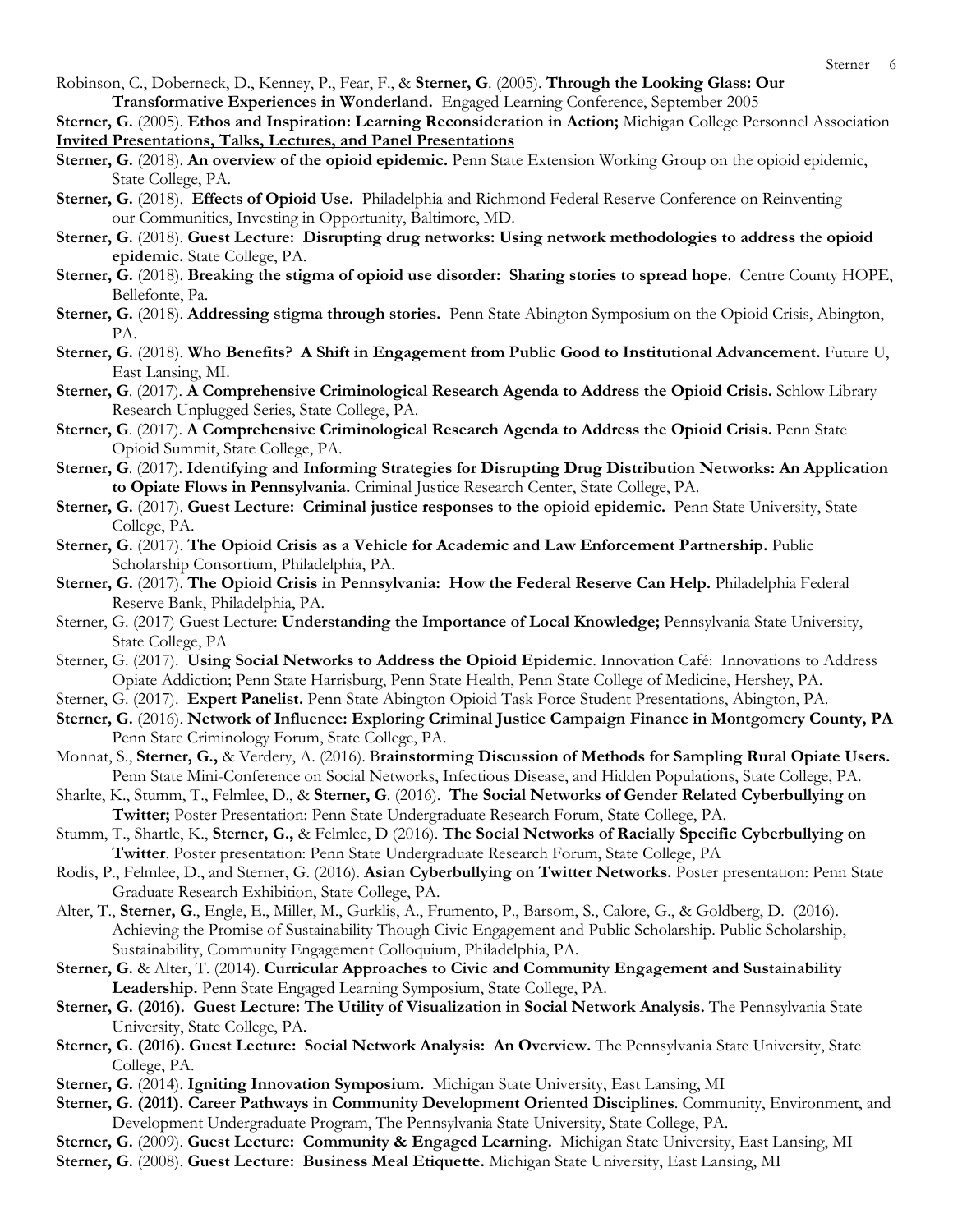- **Sterner, G. (2008). Guest Lecture: Enhancing our Global Society: Maximizing our International Impact Through Education.** Tokyo University of Agriculture, Tokyo, Japan.
- **Sterner, G. (2007). Creating Inclusive Communities.** Best Practices Conferences on Deliberately Building and Sustaining an Inclusive Community, Michigan State University, East Lansing, MI
- **Sterner, G.** (2007). **Navigating Your College Journey.** Michigan State University Fall Engagement Sessions for Incoming Freshmen, East Lansing, MI.
- **Sterner, G.** (2007). **Panel Presentation on the Bailey Scholars Program**. Michigan State University Best Practices in Experiential Learning, East Lasing, MI.
- **Sterner, G.** (2006). **Alternative Residential Learning Communities Dialogue: Practicality, Function, and Best Practices.** Michigan State University Higher, Adult and Lifelong Education Program, East Lansing, MI.
- Saxvik, M. & **Sterner, G.** (2005). **The Socialization of Jewish Women into the Collegiate Jewish Environment.**  Michigan State University Higher, Adult and Lifelong Education Program Graduate Research Colloquium, East Lansing, MI.

## **UNIVERSITY TEACHING AND ADVISING EXPERIENCE**

### **Primary Instructor**

Drug Policy Introduction to Criminology Introduction to Sociology; Online Social Deviance; Online Statistics for the Social Sciences; Online Social Problems; Online Connected Learning Transitions Leadership in Agriculture and Natural Resources Fields Connected Learning Seminar I Senior Seminar Student Leadership Training Independent Study in Agriculture and Natural Resources

## **Teaching Assistant**

Power, Conflict, and Community Decision Making Social Networks: Perspective and Method Community and Economic Development: Theory and Practice; Teacher's Assistant Community of Practice; Co-Developed and Teacher's Assistant Data Analysis in Rural Sociology Regional Development: Principles, Policy, and Practice; Teacher's Assistant; Online Community, Knowledge, and Democracy; Teacher's Assistant Connections Program Seminar

# **SERVICE & LEADERSHIP**

## **Department/Unit**

Hiring Committee, Justice Center for Research, Member, 2016, 2017 Rural Sociology Graduate Student Organization, Co-Founder. Treasurer, 2012; President, 2013-2014 Agricultural Economics and Rural Sociology; Graduate Student Representative, 2011-2012 Bailey Community Council; member, 2004-2010 Bailey Curriculum Connections Team; member, 2005-2010 Bailey's Service Organization; adviser, 2007-2010 Bailey Recruitment and Engagement Committee; member, 2006-2010 Senior Director Search Committee; ex-officio member, 2010 Community, Agriculture, Recreation, and Resource Studies (CARRS) Department Undergraduate Affairs and Curriculum Committee; member, recruitment subcommittee, 2007-2010 Leadership in Environmental and Agricultural Fields (LEAF) student organization; adviser, 2005-2010 Re-Appointment and Promotion Committee; member, 2008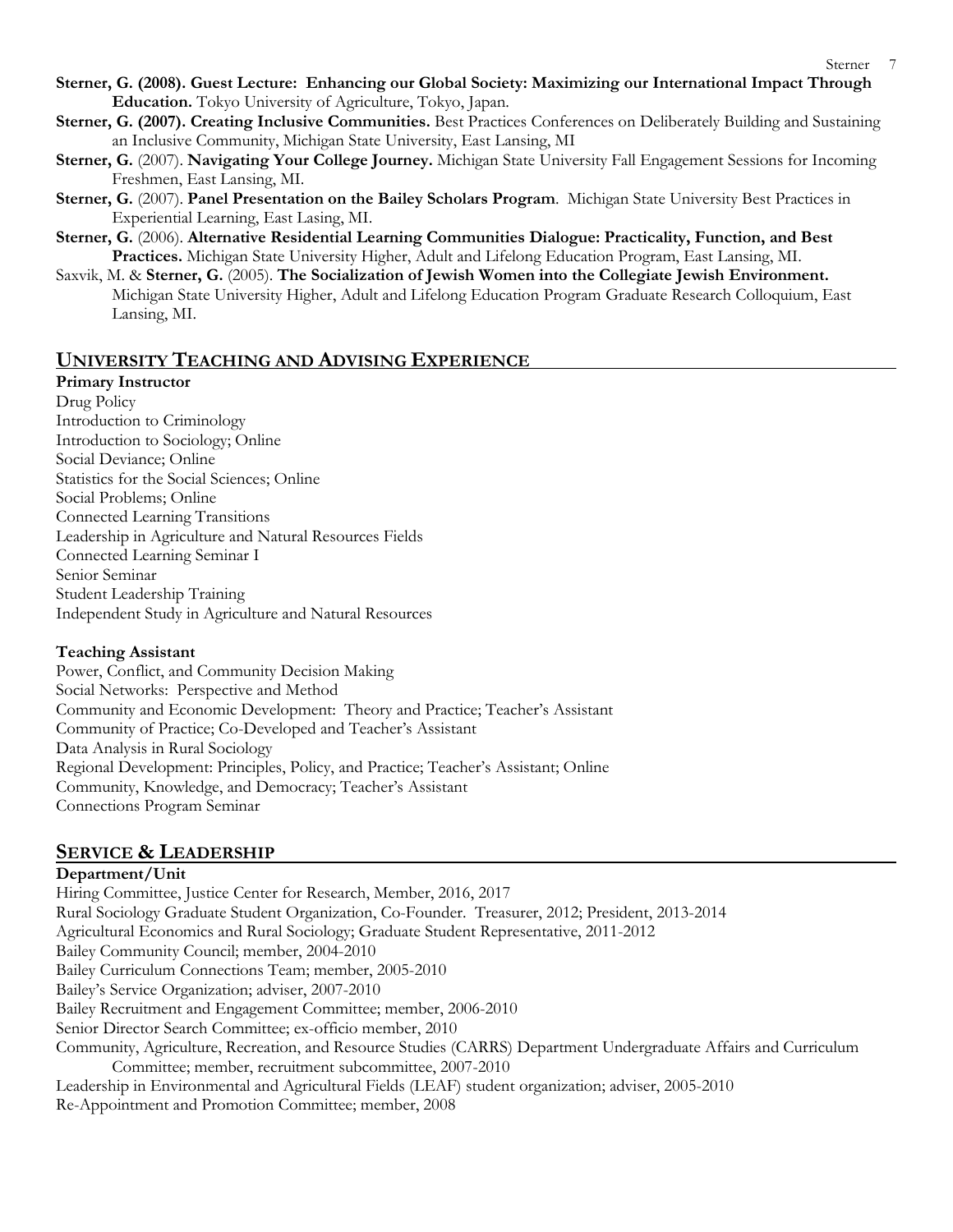#### Sterner 8

#### **College**

PSU Abington Common Read Committee; 2018 – present Abington College Undergraduate Research Activities; faculty advisor; 2018 – present Diversity Committee; facilitator, 2009-2010 Scholarship of Teaching and Learning Committee; member, 2009 College Recruitment Committee; member, 2007-2008

### **University**

Course Reviewer for Course Proposals to Address Substance Abuse; 2018 Penn State Consortium to Combat Substance Abuse; Advisory Board Member; 2018 – present Administrative Data Accelerator; Data Advisory Board Member; 2018 - present Rural Population Research Network; 2017-present Public Scholarship, Sustainability, Community Engagement Colloquium Co-Founder, 2014-2015 LGBT Mentoring Program; Penn State Division of Student Affairs, 2010 - present MSU Forum on University Re-Organization into Neighborhoods; invited member, 2009-2010 MSU LeaderShape; faculty facilitator, 2008, 2009 MSU Faculty Learning Committee: "Learning about our Learners"; facilitator, 2009 MSU Student Life Leadership Awards Selection Committee; judge, 2007, 2008, 2009, 2010 MSU Kellogg Biological Experiment Station Freshman Seminar Away; faculty coordinator, 2007

#### **State & Regional**

Code4PA; Judge for Competition on Solutions for the Opioid Epidemic; 2018 Public Scholarship Consortium; Founding Member and Coordinator, 2017-Present Pennsylvania Coalition for addressing Heroin and Opioid Addiction (PaCHOA); Chair and Founding Member, 2017-2018

### **National & Governmental**

United States Department of Agriculture; Grant Reviewer; July 2018 National Institute of Justice LEADS Agencies Program; Advisor; August 2016-present National Prevention Science Coalition to Improve Lives; Member; July 2017-present

#### **Professional Associations**

American Society of Criminology; July 2017 – Present; Member International Network of Social Network Analysis; April 2015 – Present; Member Community Development Society; Member Rural Sociology Graduate Association; January 2012-August 2015; Co-Creator Rural Sociological Society; Rural Policy Research Interest Group Co-Chair, 2011 Michigan FFA Association; State Level Demonstration Contest Judge, 2010 Michigan FFA Association; State Officer Nominating Committee Member, 2007, 2010 Michigan FFA Association; National Chapter Awards Judge, 2008, 2010 Michigan Farm Bureau; Region V Discussion Meet Judge, 2009

### **Outreach Experience**

Coordinator of Five Community Conversations to Address Stigma for those Affected by the Opioid Epidemic in the Philadelphia Region, 2018 Chair of Colloquium to Develop the Consortium for Public Scholars, October 2017 Soils Governance Research Meeting; Iceland, May 2012 International Comparative Rural Policy Studies Summer Program; Norway, June 2011 Faculty Leader of Belize Service Learning Experience; December 2008, December 2009 Faculty Advisor for International Student Summit on Food, Agriculture, and Environment; 2006-2009 Faculty Advisor of College of Agriculture and Natural Resources First-Year Service Learning Experience; 2009 Faculty Coordinator of Joetsu, Japan Organic Farming Experience; Summer 2008, Summer 2009 Faculty Advisor of Homeless and Hungry Alternative Spring Break, Washington, D.C.; March 2009 Faculty Advisor of Tokyo University of Agriculture – Michigan State University Exchange Program; August 2008 Faculty Advisor of Asheville, NC Alternative Spring Break; March 2006, March 2007, March 2008 Faculty Coordinator of Engaging with Borderland Communities in Ireland Study Abroad; Summer 2008 Study Abroad Participant, Community Engagement in Rural Ireland; May - June 2005